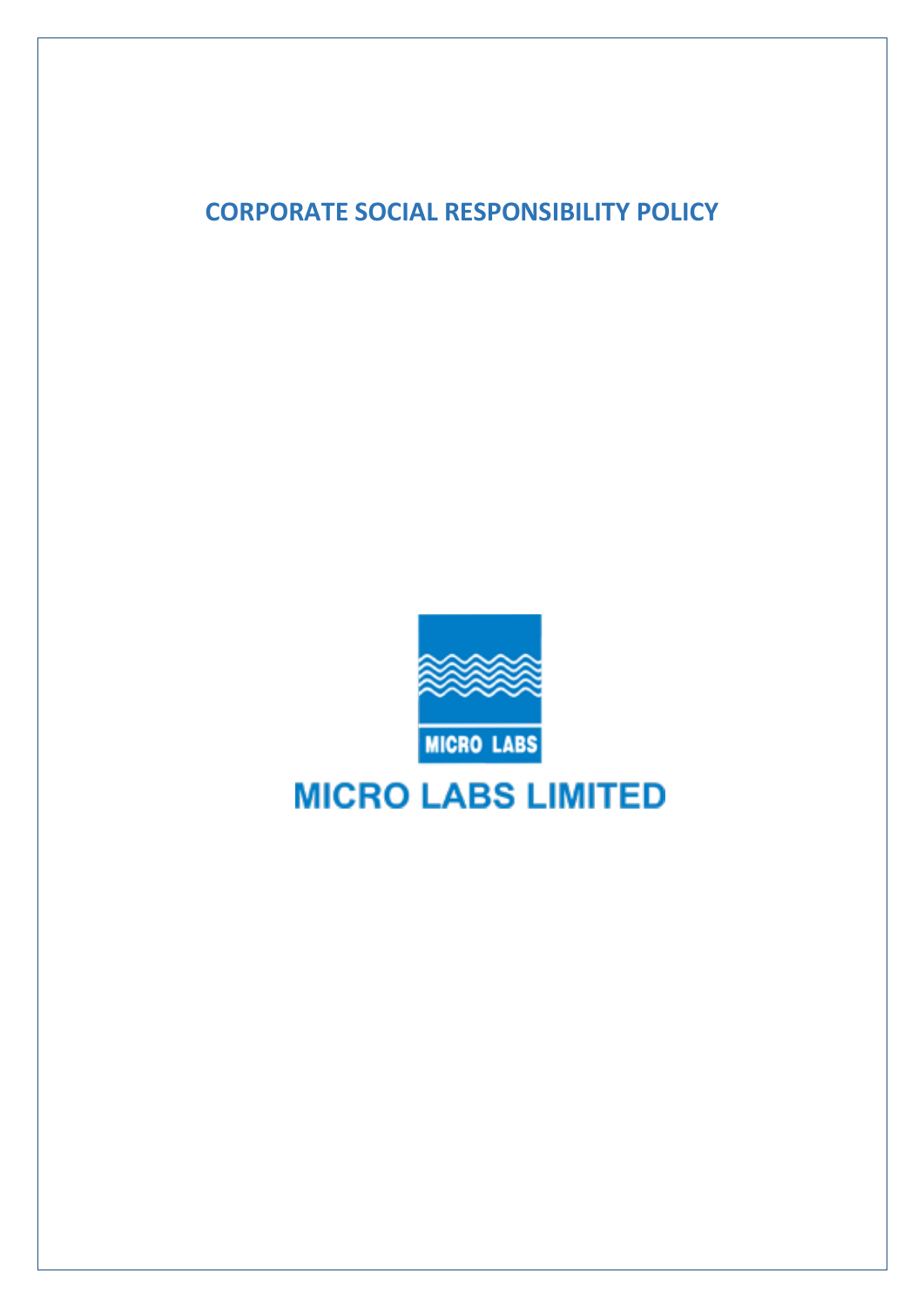#### 1. APPLICABILITY

This policy has been formulated to meet the Corporate Social Responsibility activities ("CSR") objective set by the Company as well as applicable statutory requirements under the provisions of the Companies Act, 2013 ("the Act"). This policy shall be applicable to all the CSR activities/ projects/ Programs undertaken by the Micro Labs Limited. The thrust areas are mapped with the activities as suggested in the Schedule VII of the Companies Act.

This Policy document serves the following purpose:

- $\triangleright$  Define what CSR means to us;
- $\triangleright$  Establish the operating guidelines for CSR programmes
- ➢ Define the approach & governance mechanism to execute & monitor our CSR programmes
- $\triangleright$  Identify broad areas of intervention in which we will undertake projects

## 2. SCOPE

This Policy applies to all activities that are undertaken by Micro Labs Limited as part of our CSR programmes in India for the diverse sector of the society.

## 3. CSR COMMITTEE

The Composition and functioning of the Committee shall be in line with the requirements of the Companies Act, 2013. The CSR Committee shall comprise of three or more directors out of which at-least one director shall be an independent director. The members of the Board Level CSR Committee are Mr. Dilip Surana, Chairman & Managing Director, Mr. Anand Surana, Wholetime Director and Mr. Balaji Seshamoorthy Grama, Independent Director.

# **Role of CSR Committee shall include inter-alia the following:**

- *Formulate and recommend to the Board CSR Policy and a CSR Annual Action Plan.*
- *Recommend, formulate and implement CSR activities approved by the Board and in compliance with Schedule VII of the Act.*
- *Approve the budgets for the CSR Expenditure and recommend to the Board for approval*
- *Recommend and Monitor the amount of CSR Expenditure to be incurred for CSR activities and its decide on locations for CSR activities and to ensure it is in line with the CSR Policy.*
- *To regularly monitor CSR Policy of Company from time to time.*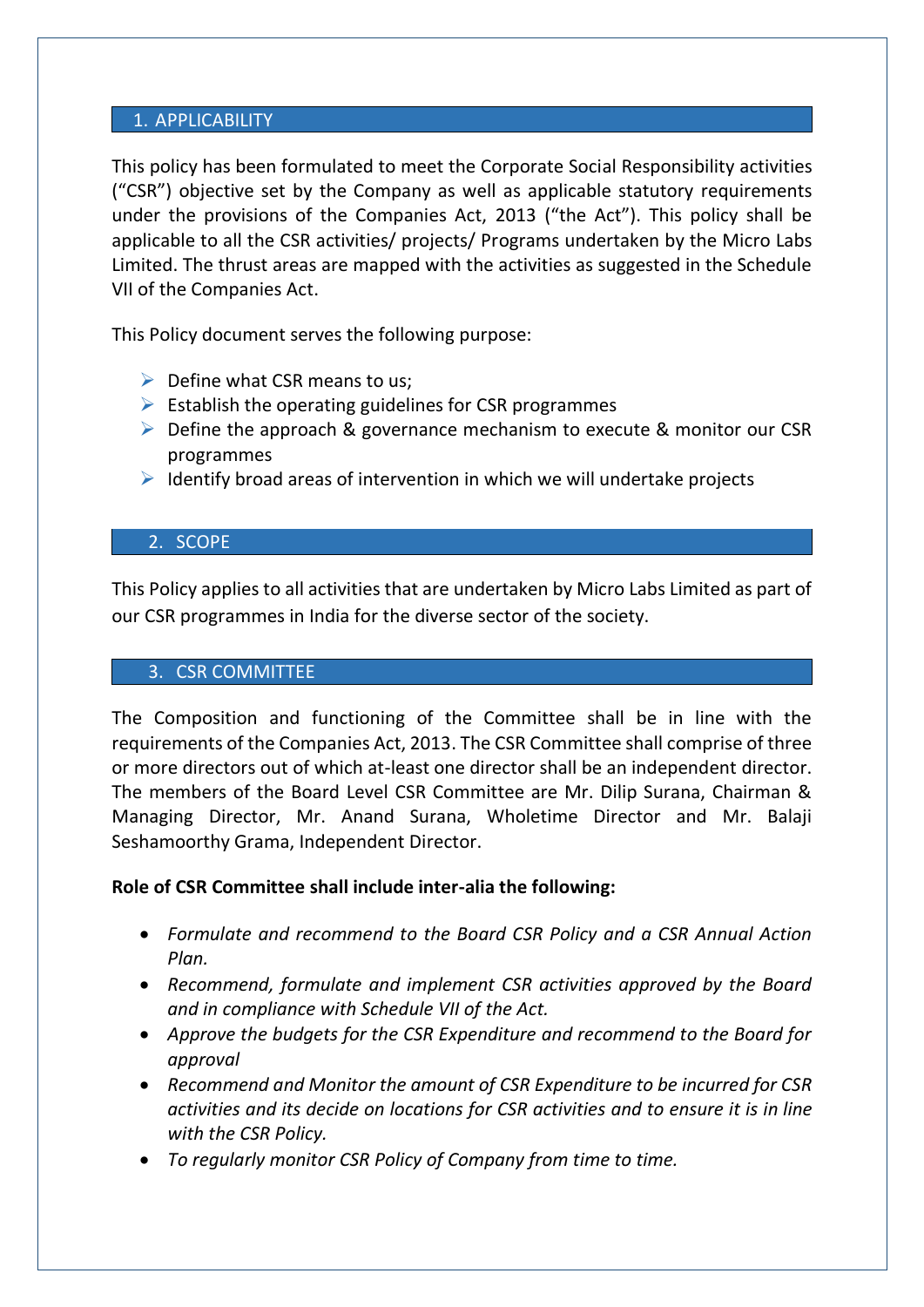- *To carry out impact assessment of the CSR Programmes as applicable under the Companies Act and Rules.*
- *To ensure compliance with the requirements of the Act.*
- *Any other activity as may be decided by the Board.*

## 4. CSR FOCUS AREAS AND PROGRAMS

The Company shall undertake CSR activities in any of the following areas :

- Promoting healthcare including preventive healthcare;
- Eradicating hunger, poverty and malnutrition;
- Sanitation including contribution to the Swachh Bharat Kosh set up by the Central Government for the promotion of sanitation and making available safe drinking water;
- Promoting education including special education and employment enhancing vocational skills and livelihood enhancement projects;
- Promoting gender equality, empowering women, setting up homes and hostels for women and orphans; setting up old age homes, day care centres and such other facilities for senior citizens and measures for reducing inequalities faced by socially and economically backward groups;
- Ensuring environmental sustainability, ecological balance, protection of flora and fauna, animal welfare, agroforestry, conservation of natural resources and maintaining quality of soil, air and water ;
- Protection of national heritage, art and culture including restoration of buildings and sites of historical importance and works of art; setting up public libraries; promotion and development of traditional art and handicrafts.
- Measures for the benefit of armed forces veterans, war widows and their dependents;
- Training to promote rural sports, nationally recognised sports, paralympic sports and Olympic sports.
- Contribution to the prime minister's national relief fund or Prime Minister's Citizen Assistance and Relief in Emergency Situations Fund (PM CARES Fund) or any other fund set up by the central govt. for socio economic development and relief and welfare of the schedule caste, tribes, other backward classes, minorities and women;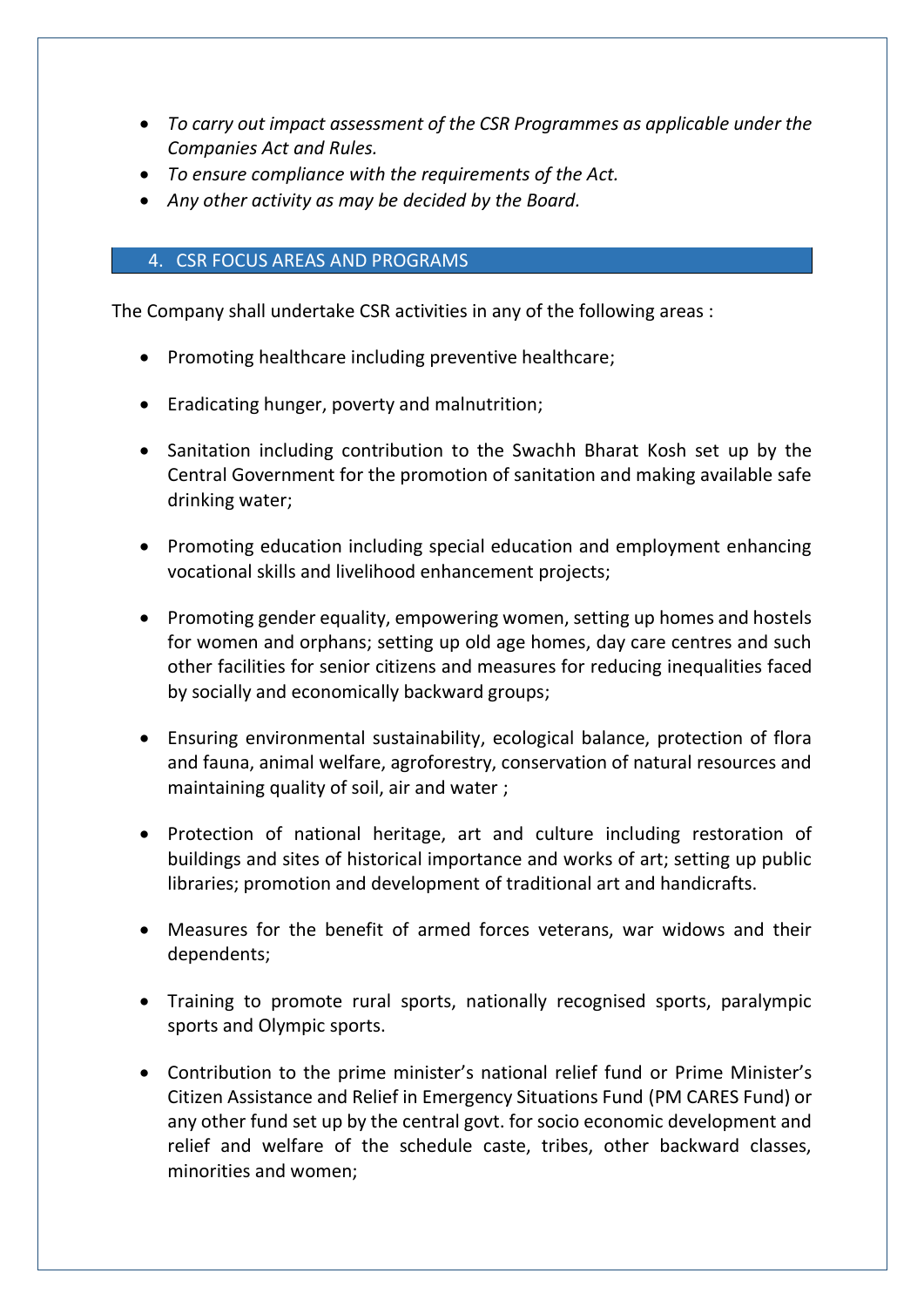- Contribution to incubators or research and development projects in the field of science, technology, engineering and medicine, funded by the Central Government or State Government or Public Sector Undertaking or any agency of the Central Government or State Government; and
- Rural development projects
- Slum area development.
- Contributions to public funded Universities; Indian Institute of Technology (IITs); National Laboratories and autonomous bodies established under Department of Atomic Energy (DAE); Department of Biotechnology (DBT); Department of Science and Technology (DST); Department of Pharmaceuticals; Ministry of Ayurveda, Yoga and Naturopathy, Unani, Siddha and Homoeopathy (AYUSH); Ministry of Electronics and Information Technology and other bodies, namely Defence Research and Development Organisation (DRDO); Indian Council of Agricultural Research (ICAR); Indian Council of Medical Research (ICMR) and Council of Scientific and Industrial Research (CSIR), engaged in conducting research in science, technology, engineering and medicine aimed at promoting Sustainable Development Goals (SDGs)
- Disaster management, including relief, rehabilitation and reconstruction activities
- any other areas covered under Schedule VII or provisions of the Companies Act, 2013 and rules framed thereunder

# 5. IMPLEMENTING AGENCY

The Board shall ensure that the CSR activities are undertaken by the Company itself or through –

- (a) a company established under section 8 of the Act, or a registered public trust or a registered society, registered under section 12A and 80 G of the Income Tax Act, 1961, established by the company, either singly or along with any other company, or
- (b) a company established under section 8 of the Act or a registered trust or a registered society, established by the Central Government or State Government; or
- (c) any entity established under an Act of Parliament or a State legislature; or
- (d) a company established under section 8 of the Act, or a registered public trust or a registered society, registered under section 12A and 80G of the Income Tax Act, 1961, and having an established track record of at least three years in undertaking similar activities.